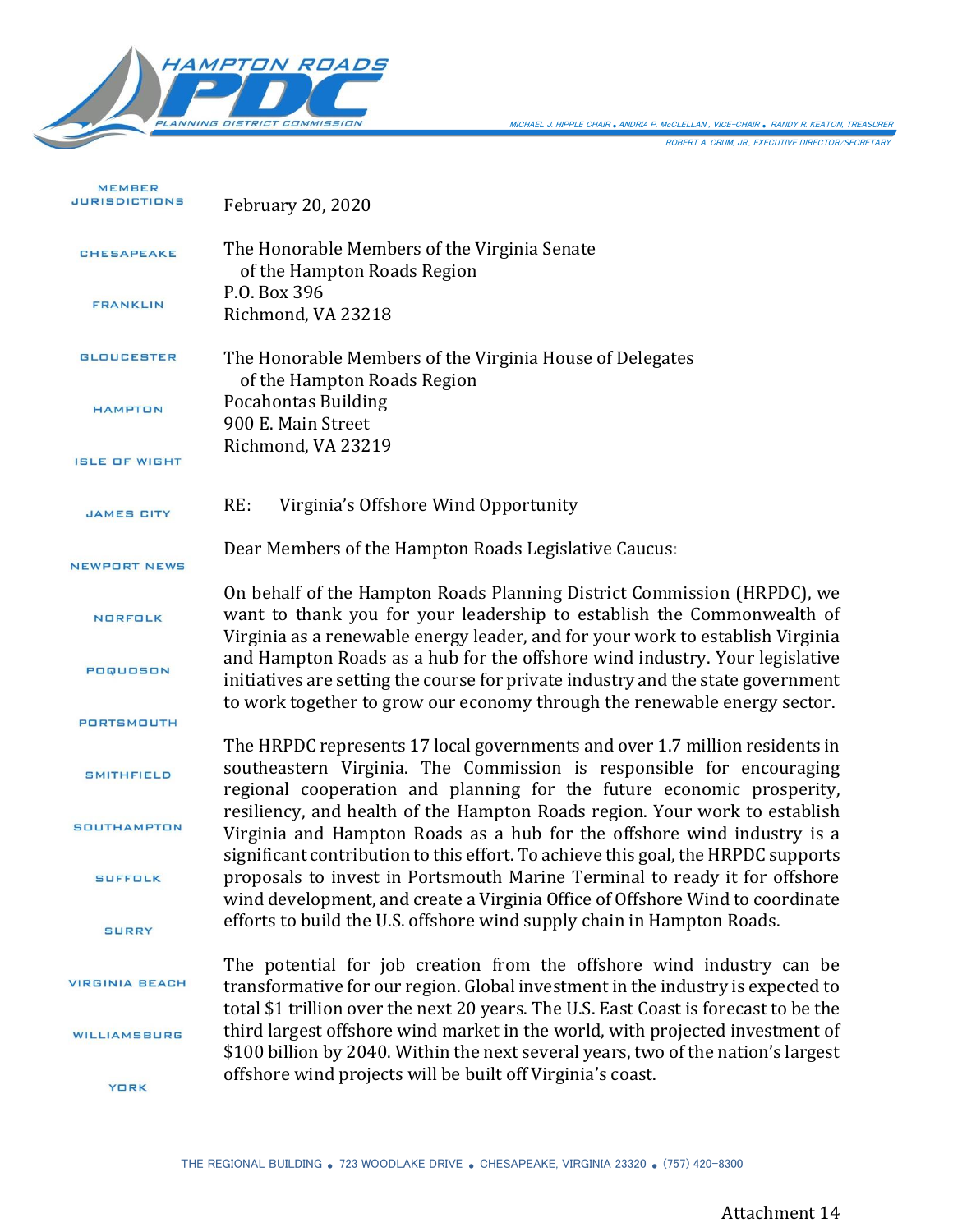Hampton Roads General Assembly Delegation February 20, 2020 Page 2

Fortunately, Virginia has the right combination of assets to harness this emerging industry to fuel economic growth by attracting companies up and down a new supply chain to build the nation's offshore wind infrastructure. Our state has unmatched port facilities and the nation's largest and most skilled maritime workforce. No other place on the East Coast offers the same platform for growth for the offshore wind industry. Nevertheless, competition from other states is growing, and it is essential that we act quickly on this opportunity.

Thank you again for your work on behalf of the Hampton Roads region. Please don't hesitate to call on HRPDC staff or leadership to support your efforts.

Sincerely,

Want

Michael J. Hipple **Andria P. McClellan** Chair Vice Chair

McClellan

MS/ka

copy: HRPDC Commissioners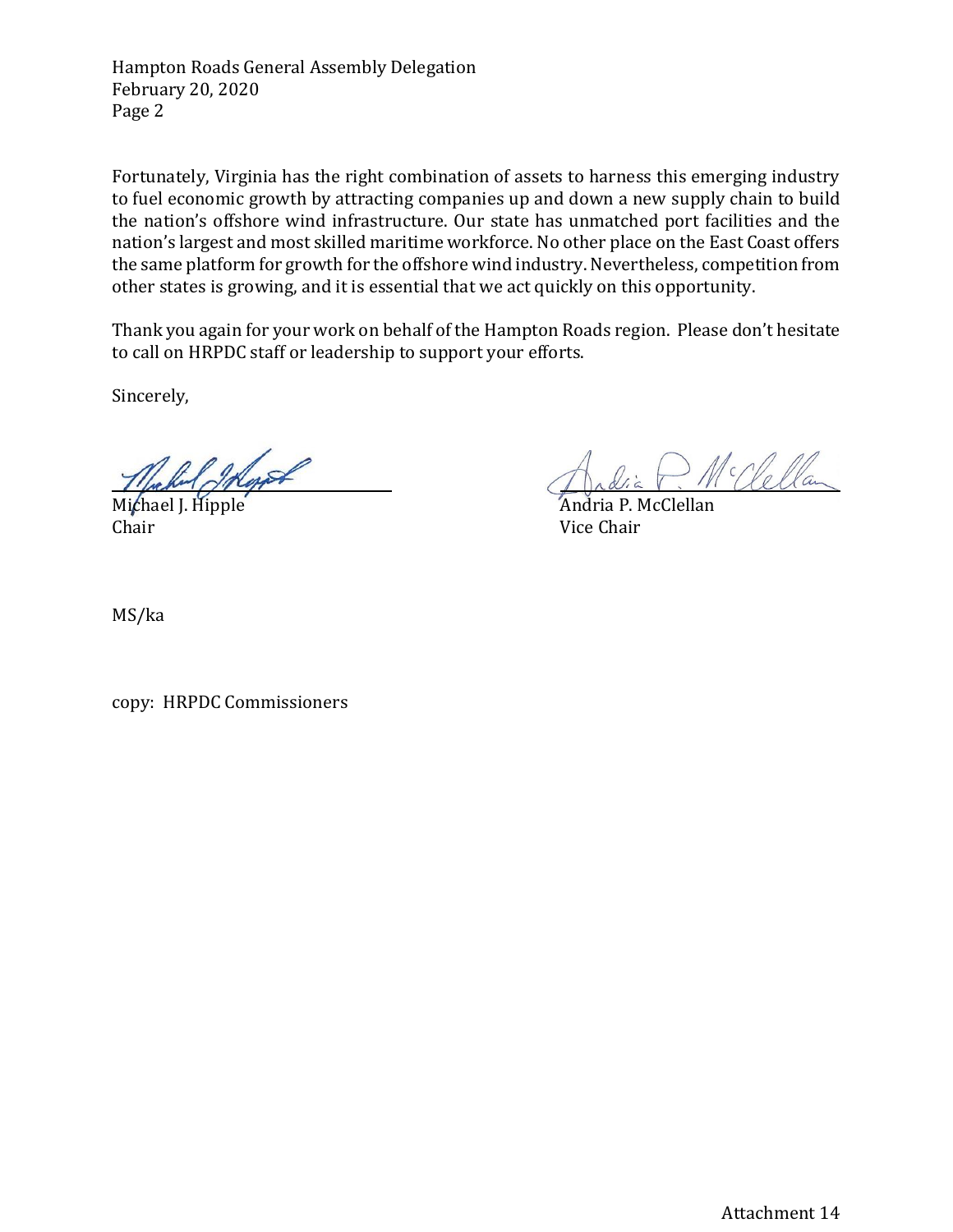

ROBERT A. CRUM, JR., EXECUTIVE DIRECTOR/SECRETARY MICHAEL J. HIPPLE CHAIR *.*ANDRIA P. McCLELLAN , VICE-CHAIR *.* RANDY R. KEATON, TREASURER

| <b>MEMBER</b><br><b>JURISDICTIONS</b> | <b>February 20, 2020</b>                                                                                                                                                                                                                         |
|---------------------------------------|--------------------------------------------------------------------------------------------------------------------------------------------------------------------------------------------------------------------------------------------------|
| <b>CHESAPEAKE</b>                     | The Honorable Ralph S. Northam<br>Governor, Commonwealth of Virginia                                                                                                                                                                             |
| <b>FRANKLIN</b>                       | P.O. Box 1475<br>Richmond, VA 23218                                                                                                                                                                                                              |
| <b>GLOUCESTER</b>                     | RE:<br>Renewable Energy Transition and Virginia's Offshore Wind<br>Opportunity                                                                                                                                                                   |
| <b>HAMPTON</b>                        |                                                                                                                                                                                                                                                  |
| <b>ISLE OF WIGHT</b>                  | Dear Governor Northam:                                                                                                                                                                                                                           |
| <b>JAMES CITY</b>                     | On behalf of the Hampton Roads Planning District Commission (HRPDC), we<br>want to thank you for your leadership to establish the Commonwealth of                                                                                                |
| <b>NEWPORT NEWS</b>                   | Virginia as a renewable energy leader, and for your work to establish Virginia<br>and Hampton Roads as a hub for the offshore wind industry.                                                                                                     |
| <b>NORFOLK</b>                        | The HRPDC represents 17 local governments and over 1.7 million residents in<br>southeastern Virginia. The Commission is responsible for encouraging                                                                                              |
| <b>POQUOSON</b>                       | regional cooperation and planning for the future economic prosperity,<br>resiliency, and health of the Hampton Roads region. Your renewable energy                                                                                               |
| <b>PORTSMOUTH</b>                     | initiatives, particularly your goal to establish Virginia and Hampton Roads as<br>a hub for the offshore wind industry, are significant contributions to this effort.<br>The HRPDC strongly supports your goal to establish Virginia and Hampton |
| <b>SMITHFIELD</b>                     | Roads as a hub for the offshore wind industry and your proposals to invest in<br>Portsmouth Marine Terminal to ready it for offshore wind development. We                                                                                        |
| <b>SOUTHAMPTON</b>                    | also believe your proposal to create a Virginia Office for Offshore Wind will<br>help coordinate efforts to build the U.S. offshore wind supply chain in                                                                                         |
| <b>SUFFOLK</b>                        | <b>Hampton Roads</b>                                                                                                                                                                                                                             |
| <b>SURRY</b>                          | With expected global investment topping \$1 trillion over the next 20 years, the<br>potential for job creation from the offshore wind industry can be<br>transformative for our region. Fortunately, Virginia has the right combination          |
| <b>VIRGINIA BEACH</b>                 | of assets to harness this emerging industry to fuel economic growth by<br>attracting companies up and down a new supply chain to build the nation's                                                                                              |
| WILLIAMSBURG                          | offshore wind infrastructure. Our state has unmatched port facilities and the<br>nation's largest and most skilled maritime workforce. No other place on the<br>East Coast offers the same platform for growth for the offshore wind industry.   |
| <b>YORK</b>                           | Nevertheless, competition from other states is growing, and it is essential that<br>we act quickly on this opportunity.                                                                                                                          |